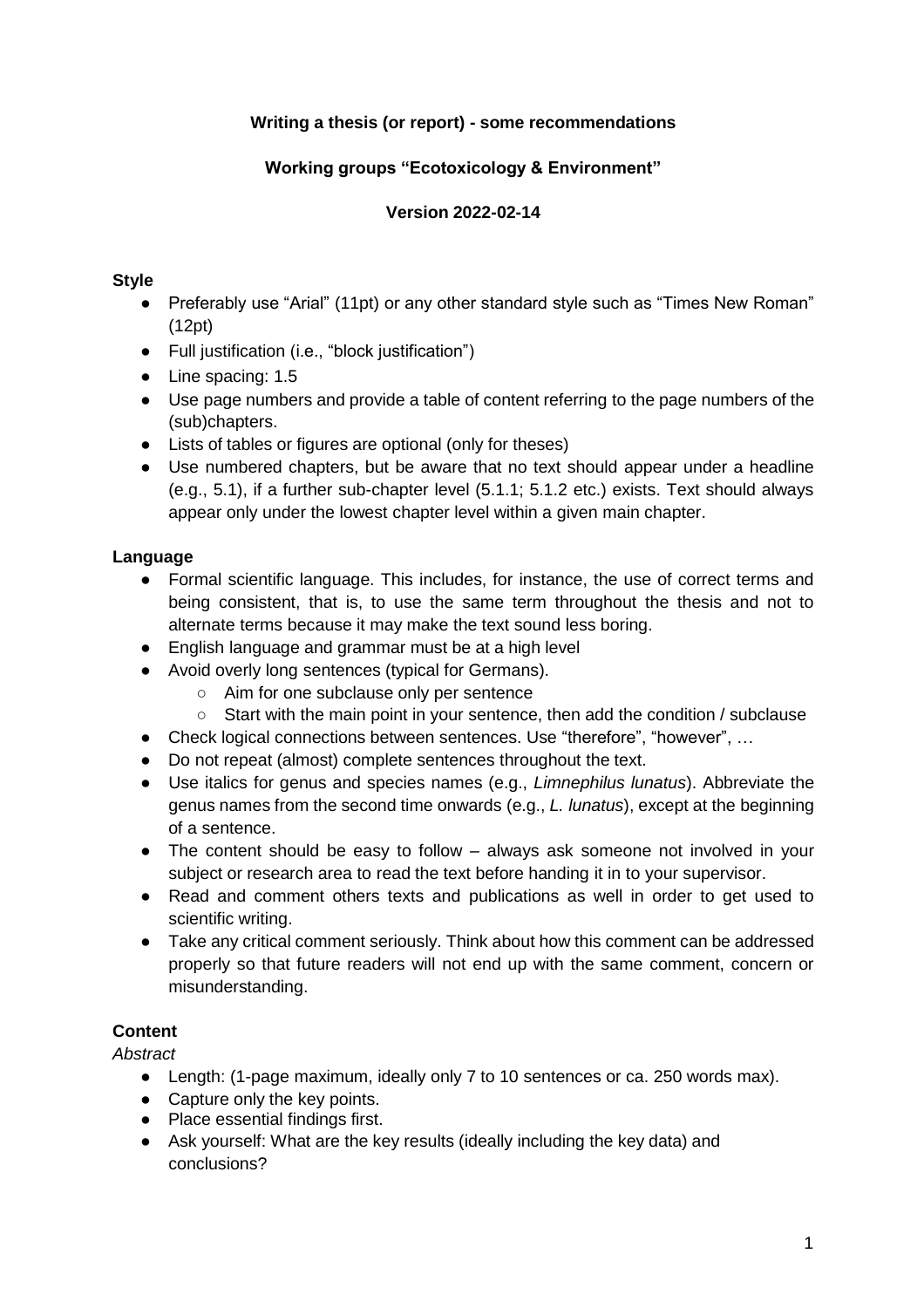- First sentence(s): Why did you do the research? What are the hypotheses?
- Second sentence(s): What were your research aims and methods for gathering data?
- Remaining sentences: Key points and essential findings
- Last sentence: Outlook and how do the findings develop the research area?
- Use keywords (e.g., leaf litter breakdown or amphibian decline) that help to categorize your thesis thematically.

#### *Introduction*

- Usually the introduction starts rather broad and narrows down to the actual subject of your work.
- It includes important and new research findings (i.e., the state-of-the-art in the field) and refers to this literature. You can also incorporate references to textbooks for general findings. What knowledge does exist that most closely matches to the research area of your thesis?
- Develop a consistent "story" (prevent redundancies) that provides causal links between your statements and finally identifies the knowledge gap(s) that you wish to fill with your thesis.
- Briefly describe in the last paragraph how you plan to fill the identified gap (i.e., the used methods) and clearly state your hypotheses/research questions.

#### *Material and Methods*

- Provide a detailed description of the procedures, tools, equipment, statistics etc. that you have used (allow your experiments to be repeated by others) and justify their selection where appropriate.
- You can also include photographs of your set up or field site or a schematic drawing indicating the procedures and logical steps of your work. Your thesis is not a paper (yet) and therefore you have more space to provide details for the reader.
- Since the written thesis is also the basis for the evaluation by two reviewers and therefore the final grade, you should point out your effort (e.g., numbers of insects collected, number of samples for analysis, days of observation, …). Make, however, also very clear which parts of the work have been contributed by others.
- Make sure that the total number of samples and replicates are provided and are easily found. The reader should, for instance, immediately understand how many test beakers, individuals per beaker, and thus total number of individuals were used in the study. This allows a judgement of the study's replication and quality.
- Complicated procedures and their details (e.g., details on preparation of test concentrations, calibrations of equipment etc.) should be added in an Appendix.
- Remember to credit original authors of the methods you used; there is a high risk of plagiarism in the M&M part.
- Avoid presenting results in this section (some exceptions: e.g., results related to method development process or calibration of equipment).
- Ideally, this section is written in parallel to your data collection.

### *Results*

- Describe the results that you obtained without interpretation (no discussion).
- Involve a reasonable number of tables and figures illustrating your findings (more information on figure and table preparation see below) to which you refer in the text when appropriate.
- Prepare the figures and tables and discuss them with your supervisor before starting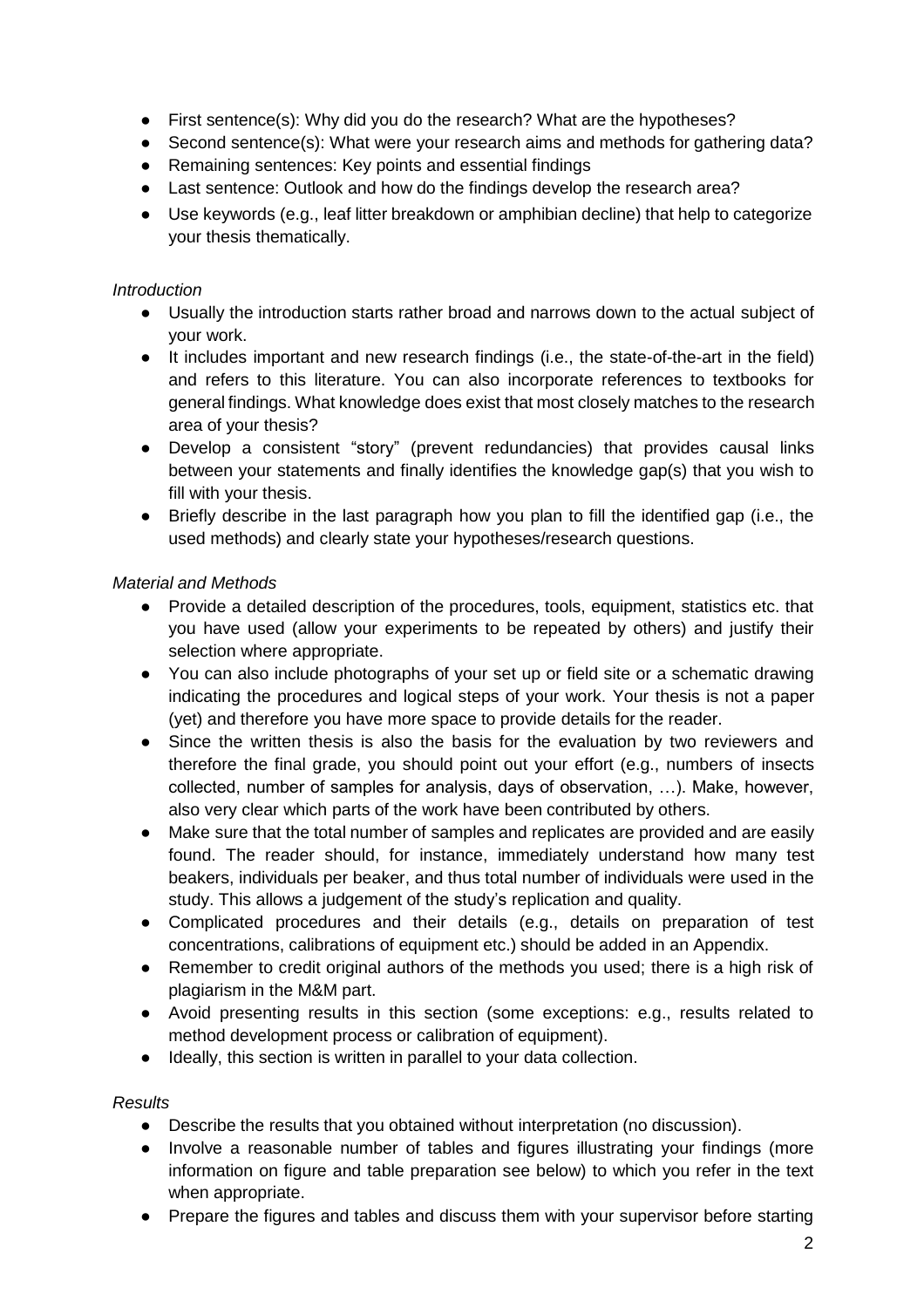to write this section. Here you create the "flow" of your story.

● Results that you present must be interpreted in the discussion part. In case you want to present data that are worth noting but not that important in terms of the main story of your thesis, include these results in an Appendix.

### *Discussion*

- Please consult with your supervisor, in case you want to combine Results & Discussion into one chapter.
- Develop a consistent "story" (prevent redundancies) that provides causal links between your statements
- How do your results relate to published data?
- How can the results be explained based on published knowledge? Make sure to compare your data to information from the literature that is as closely related to your work as possible. Yet, also consider other work.
- Discuss the results critically also against the background of uncertainty and methodological flaws if needed.
- What do your data mean in the larger scientific context and for the research field in general?
- Conclusion (may also be a stand-alone part)
	- What is the take home message from your work (after this work "so what?")?
	- Provide a brief outlook on research that needs to be done to further develop your insights
	- What might be implications in the environmental, regulatory or conservation management?
- Usually the discussion starts rather narrow and will become broader (i.e., more general), referring to more (general) literature.

# **Figures & Tables**

- Information provided in a figure or a table must not be duplicated in text. However, you need to refer to each table and figure at least once in the thesis text.
- Number tables and figures in the order you mention them in the text.
- Information provided in a figure must not be duplicated in a table and vice versa.
- Figures
	- Display properly labelled x- and y-axes.
	- Label experimental treatments informatively; do not use codes used in the lab/field such as "treatment A".
	- Show the data properly without influencing its impression.
	- Avoid distorting the data (e.g., by setting the minimum of an axis to suggest a smaller or larger effect).
	- Present many numbers with minimum ink.
	- Make large data sets (assuming you have one) coherent.
	- Encourage the reader to compare different pieces of data.
	- Caption including essential information must be printed below the figure.
- Tables
	- Reduce data sets to the smallest number of columns and rows possible.
	- Do not use excessive border lines (see Table 1). Never use vertical border lines, you may yet use additional horizontal border lines to indicate that a certain table header refers to more than one columns.
	- Use a consistent and meaningful number of digits for each variable.